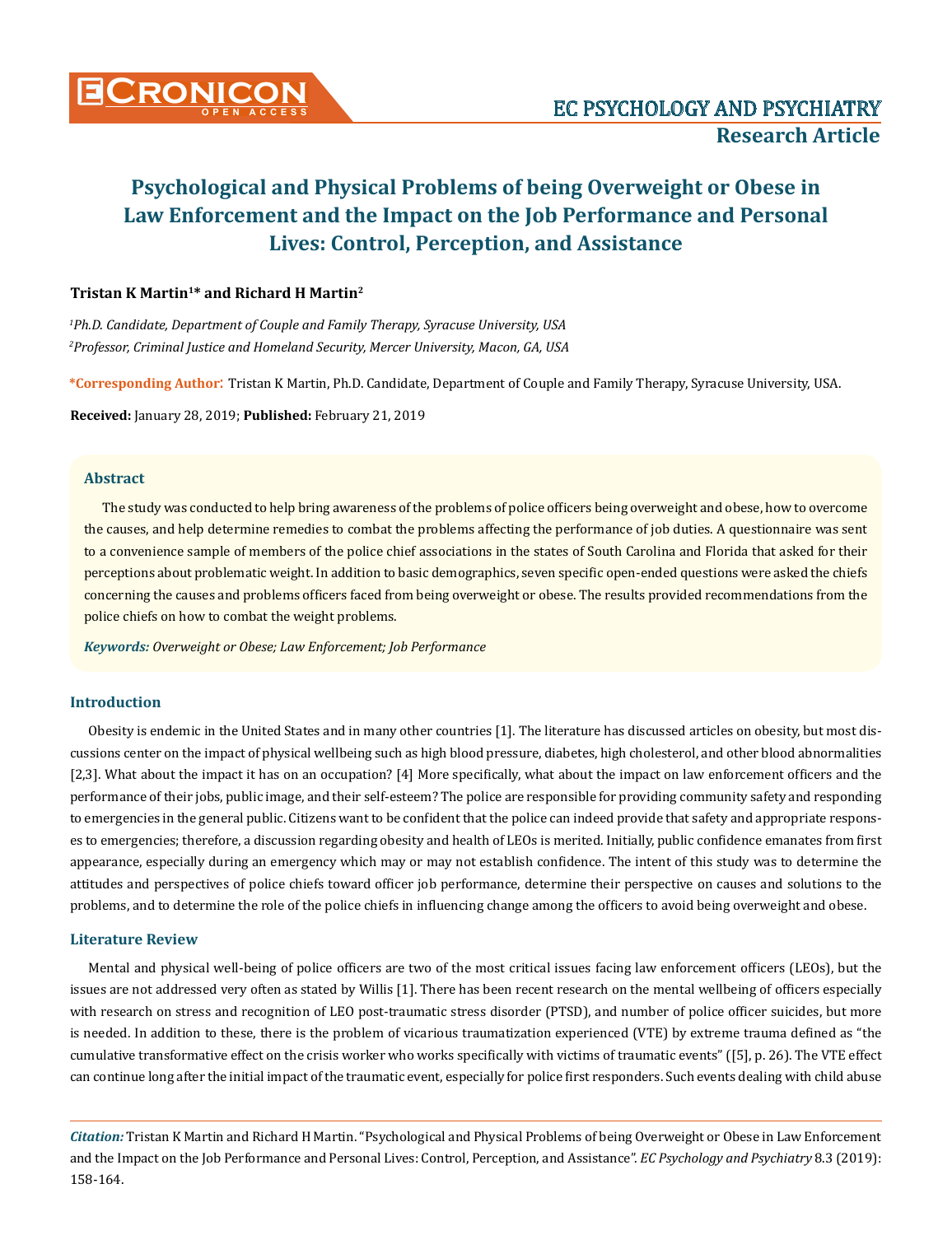159

and family violence seem to be the prevailing types of crimes that dominate this concept ([5], p. 27). Research on the impact of obesity and being overweight on an individual's employment has been sparse [4]. According to Moore, Martin, and Lin, this is especially true of policing [6]. Police chiefs in Florida and South Carolina validated that police officers' overall performance and proficiency is hindered when they are overweight or obese [6]. There has been little dialogue on the problems of obesity and its impact on police officers in the workplace. Because police officers are responsible for the safety of the community, a discussion on the impact of obesity on health and employment is merited.

A study was conducted to discover the perspectives of police chiefs regarding obesity among police officers [6] to determine their viewpoints as leaders on work related problems of LEO obesity. There are many benefits to having physical fitness routines and resources. Weight control is an important benefit, but so are improved overall health, disposition, sleep, and increased self-confidence. After working in policing for several years, police chiefs may no longer understand the overall benefit of having access to physical fitness resources. They may be content with their general physical fitness and lifestyles. This can impact their views of obesity among personnel negatively and can cause adverse effects on public safety. According to Loux, [more than 40 percent of public safety officers, including police are obese.](http://www.wsj.com/articles/memo-to-staff-time-to-lose-a-few-pounds-1418775776?KEYWORDS=pounds) This corresponds with previous research by Hartley and co-researchers that 40.5 percent of police officers were obese [7]. A study conducted by the Federal Bureau of Investigation [8], indicated that [80 percent of LEOs are overweight](http://dfw.cbslocal.com/2014/08/14/fbi-80-percent-of-police-officers-are-overweight/), but not necessarily obese based on body mass index (BMI), standards that do not always indicate fitness.

Researchers have suggested that shift work and changing hours may impact obesity rates among LEOs. For example, a study by several researchers lead by DiLorenz*o* [9] indicates that obesity rates are higher among shift workers when compared to day workers, but their distribution of body fat is not significantly different. In that study, shift workers had higher BMI scores than day workers, independent of age and job duration. DiLorenzo and fellow researchers concluded that shift work could very well be responsible for increased obesity among workers [9]. Numerous researchers have looked at how shift work and obesity affect sleeping habits of police officers [9,10]. Other variables explored by these researchers include long hours, sleep deprivation, alcohol, snack foods, stress, and the perception of a lack of administrative support. Their research also suggests that other variables associated with obesity include older age, health, and lack of support from family. In a recent study, police chiefs in Florida and South Carolina were asked about what they believed contributed to obesity and being overweight. They indicated shift work and poor eating habits contribute to obesity [6]. They were also asked what can be done about the problem.

Employee Assistance Programs (EAP) can assist weight management by providing access to equipment for cardiovascular workouts (such as treadmills, exercise bikes, elliptical machines) and strength training. Mandatory physical fitness can benefit agencies and officers by offering incentives to meet weight and fitness standards periodically, usually by offering extra vacation time or monetary rewards [11] although, there is no consistency with regard to having available workout equipment across law enforcement agencies. A research team of Moore, Martin, and Lin [6] also found that police chiefs in two southern states suggested having EAP assistance. Furthermore, Anshel and Kang [12] stated that while there has been discussion about workplace obesity interventions for LEOs, there has not been much of a discussion about perceptions of obesity among police chiefs and how they view LEO obesity in the police workplace.

#### **Psychological effects of obesity**

Obesity continues to be a national pandemic as rates have tripled in the last 25 years [13]. Obesity is one of the nation's biggest health problems, the World Health Organization [14,15] estimates that 650 million people are obese. Relationships of obesity to health and quality of life such as high blood pressure, cardiovascular disease, and diabetes have been readily studied [16]. Additionally, obese individuals may suffer from higher levels of psychological issues [13,17,18].

Psychological issues are often prompted by weight discrimination and social stigma. Social isolation, avoidance, and rejection are often prominent in obese individual's lives [18]. An individual's psychological wellbeing may then be compromised in response [19]. Additionally, gender differences have been reported in obese individuals, with women experiencing more negative mental health outcomes [16].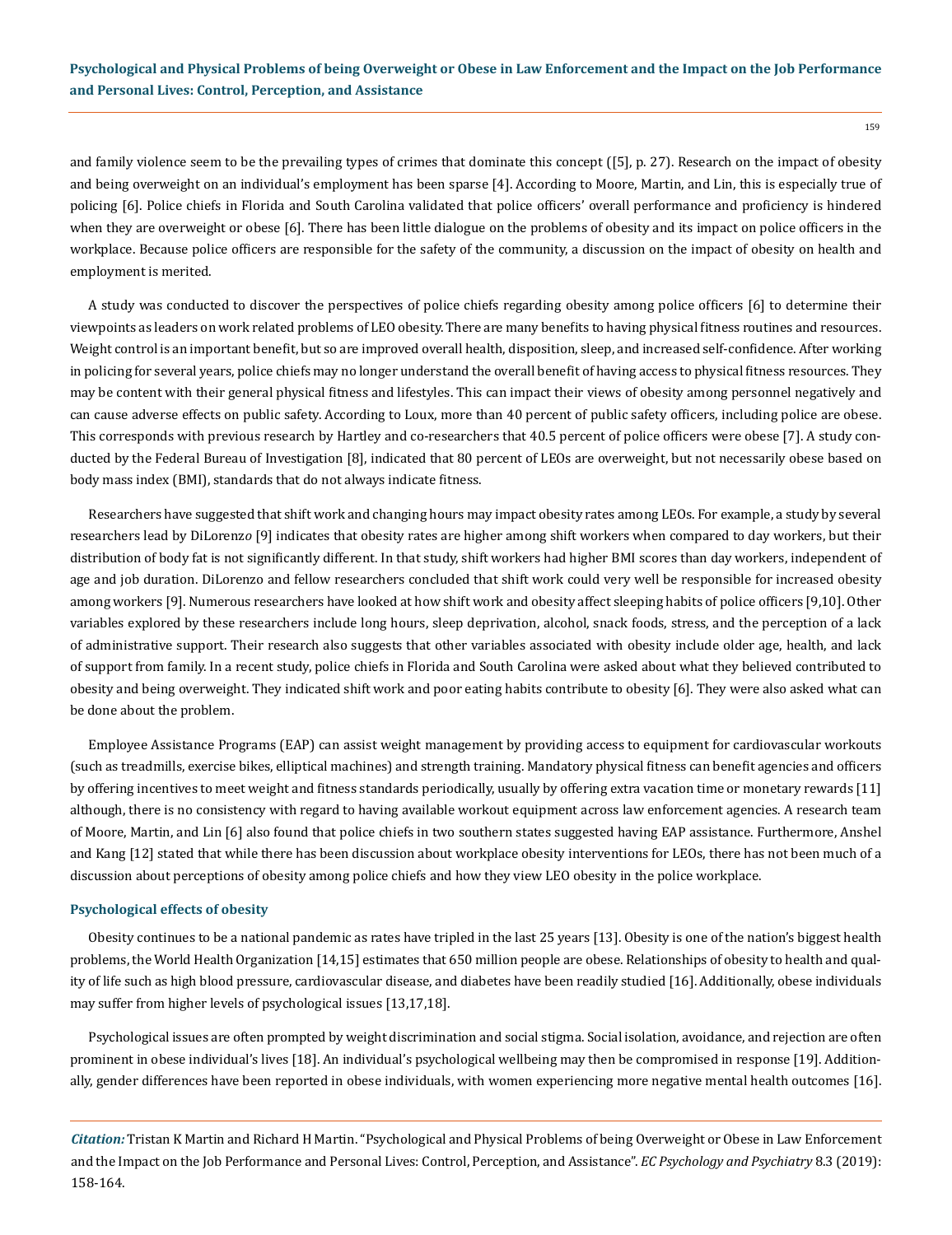# **Psychological and Physical Problems of being Overweight or Obese in Law Enforcement and the Impact on the Job Performance and Personal Lives: Control, Perception, and Assistance**

Possibly, because they are more preoccupied with looks than men. Especially girls, Beginning in childhood, overweight children are often targeted because of their weight and perceived as outcasts with relentless teasing. Many researchers agree that this leads to an array of poor psychological health issues that may follow these individuals throughout their lives, such as body dissatisfaction, self-esteem, relationship issues, depression, and emotional-eating [16,17,19,20].

Body image is a major variable that can be measured in a multitude of ways. However, obese individuals may experience body dissatisfaction beginning in early adolescence. Socio-cultural standards that pressure them to conform to a specific body type [19]. Obese individuals may face constant messages of their bodies from the media, leaving them unable to escape the mental reminders of their body image.

Another psychological effect of obesity is the impact on self-esteem. Self-esteem in relation to obese individuals may be compromised by poor treatment by peers and/or family members [19]. Individuals may have such extremely low self-esteem that they isolate themselves in fear of mistreatment by the public [16]. Intimate partner relationships may have a negative effect on self-esteem. Obese individuals may face rejection from partners and experience low self-esteem directly from hurtful comments [21]. With this being said, perception of self and social relationships are both affected by obesity.

Jackson and co-researchers [17] found that obese individuals reported more depressive symptoms, lower life satisfaction, and low quality of life than non-obese individuals. These depressive symptoms can begin as early as adolescence with a major risk for serious depressive disorder in later life [13]. Depression was found to be the most common psychological effect among women [16]. Participants reported an overall sadness, fatigue, and lack of energy that contributed to their depression.

Binge eating is another common psychological effect obese individuals may face. Many report being preoccupied with food or finding comfort in food [16]. Additionally, emotional states such as depression and reminders of body image, may also lead to comfort eating. Common indulgences of emotional eating often include foods that are high in sugar and fat. The stress of being overweight can lead to the learned association of using food to feel better through increased sensory pleasure, however causing additional weight gain is counter productive [22]. The Florida and South Carolina police chiefs recorded poor eating habits as well [6].

Obesity continues to be a pandemic of psychological and negative physical health outcomes at a national level [1]. Psychological wellbeing is internally affected by self-esteem, body image, and depression. Additionally, stigma, weight discrimination and being ostracized from society and family members may increase these negative psychological effects. In summary, obese individuals may have experienced internal and external weight discrimination that not only affects their physical health, but psychological health as well.

Stress can wreak havoc on the health of LEOs. Recovery time is needed after a response to a stressful situation. Officers need to know that a constant state operational readiness, also known as hypervigilance, cannot be sustained. Under hypervigilance, every encounter is perceived as a potential lethal encounter. When it is combined with a strategic behavior, it results in job performance that negates choice and autonomy. It causes problems with intellectual processing and can create adverse health concerns that can shorten or severely reduce the qualities of their lives [23].

#### **Statement of the Problem**

Attacking the problem of excess weight is a challenge. There are mechanisms in place to help, but it starts with motivation. What can be done regarding the problems of being overweight and obese among police officers?

## **Methods**

A questionnaire was sent to a convenience sample of members of the police chief associations in the states of South Carolina and Florida. The convenience sample specifically focused on two states (Florida and South Carolina) where there was an established relationship; these were in the southern region of the United States. A letter of invitation was sent providing information about the study to members of the police chief associations of each state. In order to meet ethical standards for the research, each individual had the opportunity to review the material and decide whether they were interested in participating. Participants were asked to select a pseudonym upon starting the survey in efforts to protect confidentiality. Individuals also had the opportunity to contact the authors to ask any questions after reading the material and prior to agreeing to be in the study. The survey was developed using a computer software program that was

*Citation:* Tristan K Martin and Richard H Martin. "Psychological and Physical Problems of being Overweight or Obese in Law Enforcement and the Impact on the Job Performance and Personal Lives: Control, Perception, and Assistance". *EC Psychology and Psychiatry* 8.3 (2019): 158-164.

160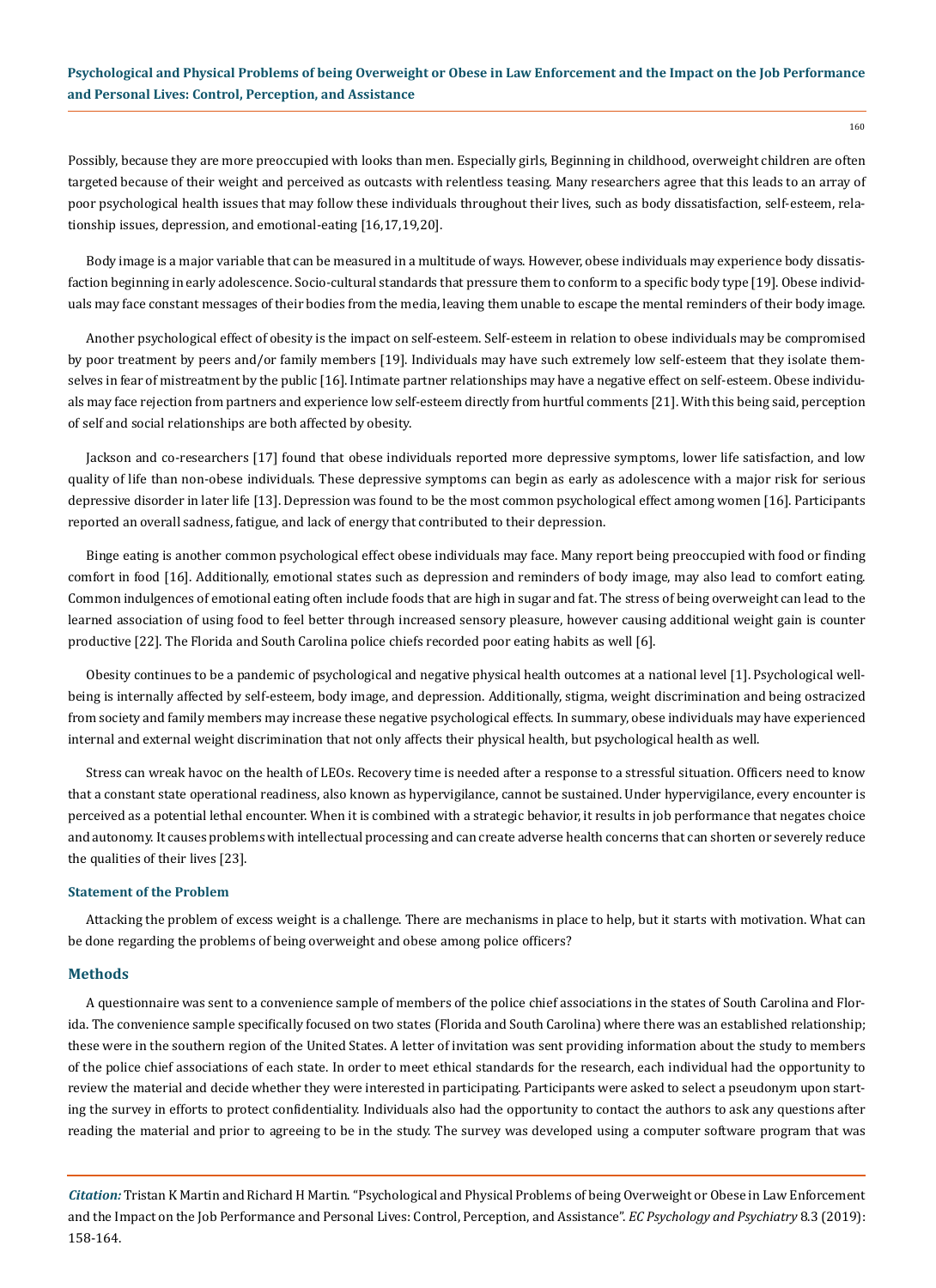made available through a link that included informed consent. Participants could write as little or as much as desired in responding to the questions. Once the survey was completed, the data was stored in a database.

In addition to basic demographics, seven specific open-end questions were asked the chiefs concerning the problems officers faced from being overweight or obese. The open-ended questions were designed to allow a more flexible expression of thought for the chiefs' responses. It was decided to ask open-ended questions that were qualitative in nature so not to have any limits of how much respondents could write in their responses. The results were organized into two tables, one showing the self-perceptions of chiefs' weight and the other illustrating the commonly recorded responses among the chiefs. The results were separated by state.

## **Demographics**

There were 36 respondents in the study consisting of 31 males and five females. Most chiefs identified as white and six identified as black. The average age range was 52. Body mass indexes (BMI) were established based on reported demographics. Respondents' selfperception was different than reality. Table 1 illustrates the differences between self-perception and actual BMI scores.

| Weight                   | <b>Overweight</b> | <b>Normal</b> | <b>Obese</b> |
|--------------------------|-------------------|---------------|--------------|
| Reported Self-Perception | 20                | 14            |              |
| <b>BMI</b> Results       | 13                |               | 18           |

*Table 1: Source [6].*

As illustrated in Table 1, the respondents' self-perception of having a weight problem was different from the BMI results. Their perceptions of personal weight varied somewhat from the BMI stated weight as indicated in the table. Twenty respondents acknowledged they were overweight, 14 stated they were of normal weight, and two did not answer the question; none reported being underweight and none thought they were obese. The body mass index (BMI) tells a different story. The BMI score average was 30, ranging from 21.5 to 43. According to the BMI, only five of the respondents were in the normal weight category, whereas 14 had considered themselves having normal weight. Also, none had stated they were obese, but the BMI indicated that 18 were considered obese and 13 were overweight, although 20 had stated they were overweight. In addition to the demographics, there were seven open-ended questions that allowed respondents the flexibility to expand their responses as much as desired.

## **Results**

The responses to the open-ended questions by the participants were separated by states, whereas the demographics of both states are combined. There were similarities between the two states indicating that each of the states' chiefs viewed similar officer problems with obesity and being overweight. Both state groups, Florida and South Carolina, indicated a lack of education and training, and a lack of sufficient funds to assist in curbing the weight problems of officers. The following questions (Q1-Q7) in Table 2 illustrate the various topics questioned; they have been edited down to fewer words to conserve space, without sacrificing the meanings of the questions, and of which have been preserved. Respondents from both groups had similar thoughts about several of the questions. The top three to five most frequent comments for each open-ended question are listed by state. Table 2 illustrates the collective responses to the seven open-ended questions presented to the respondents. Several of the response items were mentioned more than once [6].

*Citation:* Tristan K Martin and Richard H Martin. "Psychological and Physical Problems of being Overweight or Obese in Law Enforcement and the Impact on the Job Performance and Personal Lives: Control, Perception, and Assistance". *EC Psychology and Psychiatry* 8.3 (2019): 158-164.

161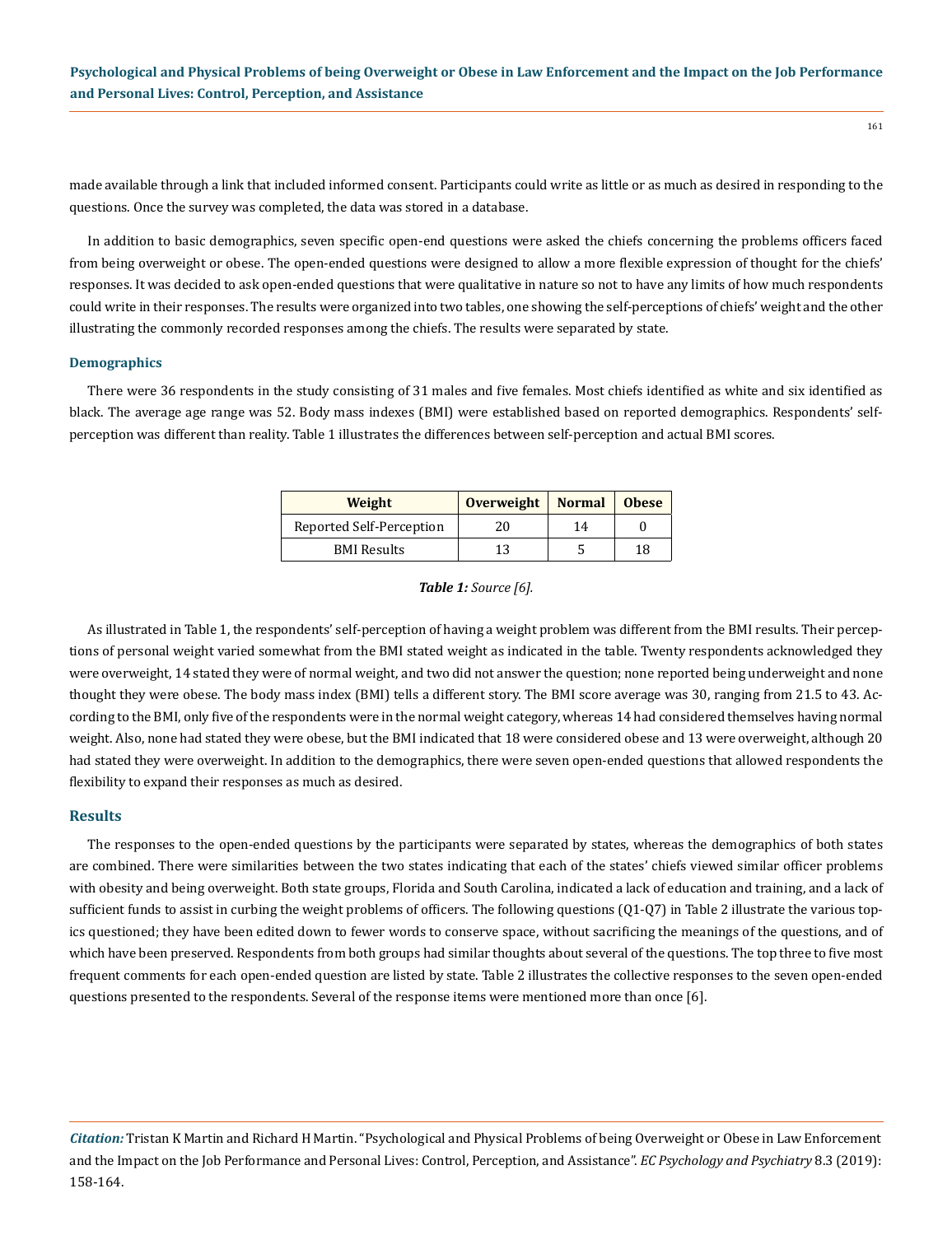| I<br>$\sim$ |  |
|-------------|--|

| Q1 Meaning of obesity as defined by the chiefs |                                                                                                                          |                                                                                              |                                                                                                                                                          |                                                                                       |                                                                                                                                                              |  |  |  |
|------------------------------------------------|--------------------------------------------------------------------------------------------------------------------------|----------------------------------------------------------------------------------------------|----------------------------------------------------------------------------------------------------------------------------------------------------------|---------------------------------------------------------------------------------------|--------------------------------------------------------------------------------------------------------------------------------------------------------------|--|--|--|
| SC                                             | Limited job performance of the<br>job                                                                                    | Lazy                                                                                         | Impacts overall health                                                                                                                                   | BMI over 30                                                                           | Outside ac-<br>cepted health<br>standards                                                                                                                    |  |  |  |
| FL                                             | Over Cooper standard (note:<br>Cooper out of Dallas, TX, has<br>nationally recognized stan-<br>dards for police fitness) | Grossly overweight by<br>50 pounds or more                                                   | Weight that negatively<br>impacts health and<br>performance                                                                                              | Very little muscle<br>mass                                                            | Excess body fat                                                                                                                                              |  |  |  |
|                                                |                                                                                                                          | Q2 The impact of obesity and being overweight on performance                                 |                                                                                                                                                          |                                                                                       |                                                                                                                                                              |  |  |  |
| SC                                             | Impaired movement and inabil-<br>ity to defend oneself                                                                   | Impacts overall job<br>performance                                                           | More prone to injury                                                                                                                                     | Appearance                                                                            | Lacks job profi-<br>ciency                                                                                                                                   |  |  |  |
| FL                                             | Slower response rate; burden<br>on joints                                                                                | May give less than<br>100%                                                                   | More prone to injury;<br>at greater risk                                                                                                                 | Lack of stamina<br>results in exces-<br>sive force                                    | Unable to deal<br>with demands<br>of job                                                                                                                     |  |  |  |
|                                                |                                                                                                                          | Q3 Causes of obesity and overweight according to the chiefs                                  |                                                                                                                                                          |                                                                                       |                                                                                                                                                              |  |  |  |
| SC                                             | Poor eating habits                                                                                                       | Sitting for long periods<br>of time                                                          | Fast foods; stress                                                                                                                                       | Shift work espe-<br>cially when work-<br>ing midnights and<br>12 hour shifts;         | Lack of physi-<br>cal fitness                                                                                                                                |  |  |  |
| FL                                             | Contributions that include sit-<br>ting all day                                                                          | Lack of exercise and<br>poor diet; not able to<br>exercise during work<br>hours              | Need time to get to the<br>gym                                                                                                                           | Fast food and<br>poor diet and<br>Poor eating habits                                  | Job stressors<br>shift work                                                                                                                                  |  |  |  |
|                                                | Q4 With limited available resources, what can help toward prevention of obesity and overweight?                          |                                                                                              |                                                                                                                                                          |                                                                                       |                                                                                                                                                              |  |  |  |
| <b>SC</b>                                      | Paid gym memberships                                                                                                     | Annual physicals                                                                             | Over 25 percent stated<br>there were no incen-<br>tives                                                                                                  |                                                                                       |                                                                                                                                                              |  |  |  |
| <b>FL</b>                                      | Train at work either before or<br>after shift                                                                            | Paid fitness member-<br>ships                                                                | Peer groups and EAP<br>programs                                                                                                                          | Fitness chal-<br>lenges.                                                              | Equipment at<br>station;                                                                                                                                     |  |  |  |
|                                                |                                                                                                                          | Q5 Policies are needed to support fighting against obesity and overweight                    |                                                                                                                                                          |                                                                                       |                                                                                                                                                              |  |  |  |
| <b>SC</b>                                      | Mandatory training; pass-<br>ing annual mandatory agility<br>standards                                                   | Better funding and<br>equipment; paid time<br>to exercise with equip-<br>ment at station.    | Access to a dietician                                                                                                                                    | Incentives to meet<br>goals of fitness;<br>yearly health<br>physicals                 | Study material;<br>motivation and<br>counseling                                                                                                              |  |  |  |
| <b>FL</b>                                      | Paid gym memberships                                                                                                     | Education about a good<br>nutrition, plan and fit-<br>ness information                       | Exercise on duty;<br>chief's support                                                                                                                     | Workout routines;<br>training and edu-<br>cation                                      | Mandatory<br>exercise time                                                                                                                                   |  |  |  |
|                                                |                                                                                                                          | Q6 The chief's role is to set an example by leading the fight against obesity and overweight |                                                                                                                                                          |                                                                                       |                                                                                                                                                              |  |  |  |
| SC                                             | Need to be established by chief;<br>lack of funding                                                                      | Educate city council<br>about the need for<br>fitness and health pro-<br>grams for officers  | Agency needs to pro-<br>vide time for officers<br>to work out during<br>duty time                                                                        | Six responses lead<br>by example and<br>provide support                               | Support and<br>make resourc-<br>es available.                                                                                                                |  |  |  |
| <b>FL</b>                                      | Change the culture and lead by<br>the chief                                                                              | Need funding                                                                                 | Chiefs need to be in-<br>volved with educating<br>officers, community,<br>and city officials; it<br>goes beyond the job, it<br>is for overall livelihood | Make it part of the<br>workday                                                        | Understand it<br>is for both of-<br>ficer safety and<br>safety of com-<br>munity, as well<br>as making sure<br>officers make<br>it home at the<br>end of day |  |  |  |
|                                                | Q7 Recommendations for medical professionals to assist prevention of obesity and overweight                              |                                                                                              |                                                                                                                                                          |                                                                                       |                                                                                                                                                              |  |  |  |
| <b>SC</b>                                      | Approach initial problem from<br>a psychological perspective<br>rather than just physical.                               | Suggest small in-<br>cremental changes<br>Encourage small suc-<br>cesses.                    | Give officers goals and<br>learn to make long-<br>range changes.                                                                                         | Attend roll call<br>once in a while<br>to emphasize<br>value of healthy<br>lifestyle. | Recommend<br>changes that<br>do not take a<br>lot of time or<br>money                                                                                        |  |  |  |
| <b>FL</b>                                      | Provide frank comments about<br>condition of officers after<br>exams; provide a convenient<br>schedule of exams          | Emphasize maintaining<br>health as you age, and<br>the safety component<br>of being healthy  | Agencies should build<br>a partnership to help<br>reduce obesity                                                                                         | Provide nutrition<br>and fitness plans;<br>understand the<br>job and the stress       | Include<br>services of<br>nutritionist or<br>dietician                                                                                                       |  |  |  |

*Table 2: Source [6].*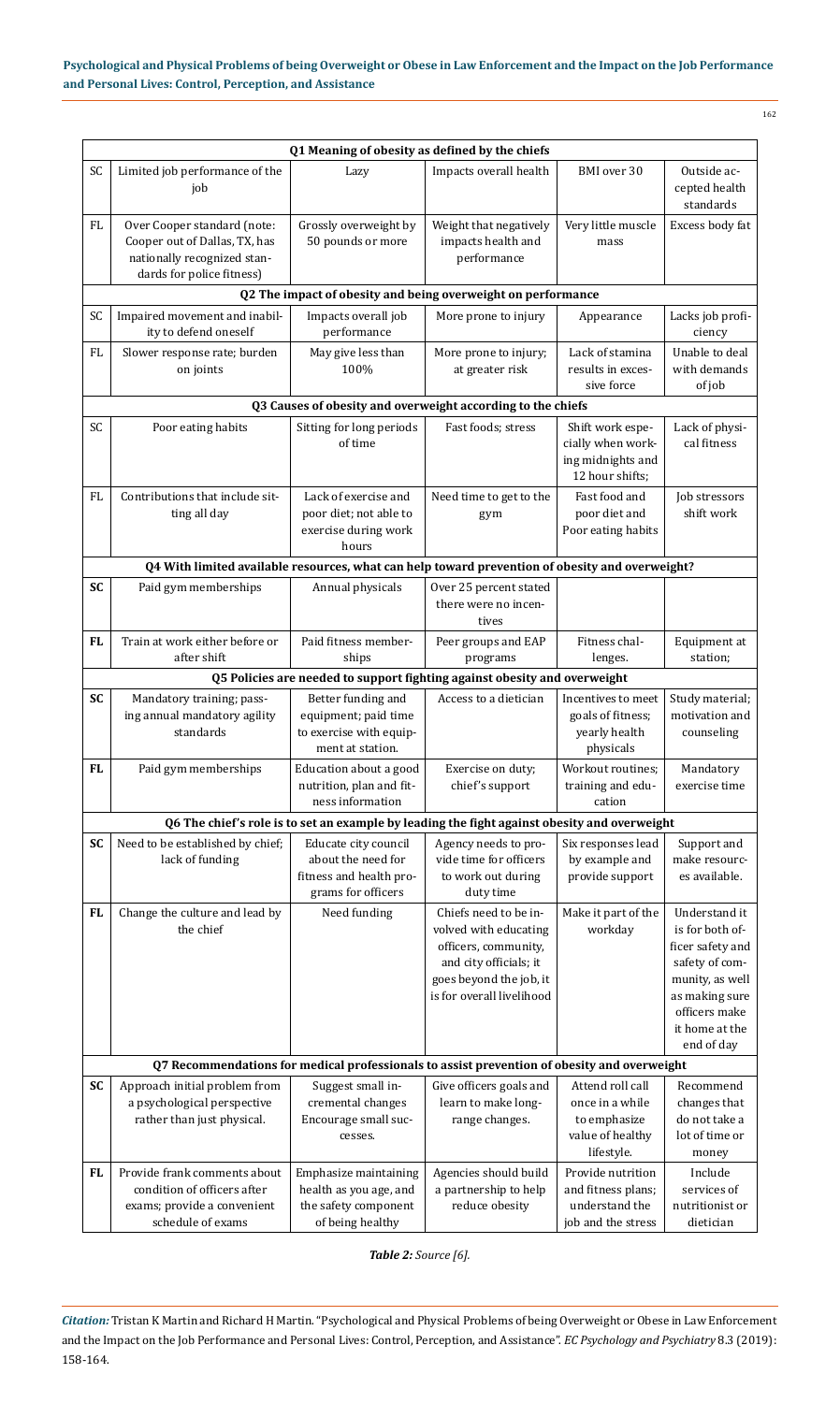In Table 2, both groups of chiefs emphasized that they should be the ones leading by example the change in the department culture, and additional funds should be sought for education and workout equipment.

#### **Discussion**

There were three focus topics that materialized from the open-ended question responses [6]. The three insights that developed were, meaning of obesity and being overweight, impact in job functions, and causal factors toward the problem. The first was the meaning of obesity. It was how the chiefs described obesity and how they defined and theorized about obesity among police officers. The second focus topic that emerged dealt with having appropriate resources to address the problems of obesity ad excess weight. Only 20 LEOs indicated that they had access to exercise equipment in a convenient facility for working out. The third focus topic that materialized was a culture of healthiness and wellbeing. The role of police chiefs was to create a healthy culture. They considered themselves as leading various opportunities to combat obesity for first line law enforcement officers [6]. Although gender differences have been reported in obese individuals, with women experiencing more negative mental health outcomes [16], this study did not ask for gender differences regarding problems of performance, only police officers without regard to gender. Perhaps a future study should be conducted to determine whether there are any differences in police job performance problems between women and men or female and male that have weight problems [24-26].

#### **Conclusion**

The chiefs' perceptions on the meaning of overweight and obesity are less than accurate, but understood what needs to be done. They realize that they should lead by example and place physical and mental health at a higher level of importance, and strive to secure more funding by educating city leaders about the dangers of being overweight*.* The immediate perception of the community concerning their feeling of safety when they see an officer that is obese or extremely over weight is a loss of confidence that the officer will be able to respond appropriately. Frequent scheduled examinations and mandatory fitness standards are important for all officers, not just those aging*.* Specific policies should be established and posted by police chiefs about the values of being physical fit, and how the benefits are positive for police officers, their agencies, and the communities they serve.

#### **Bibliography**

- 1. Westermann S., *et al*[. "Social exclusion and shame in obesity".](https://www.ncbi.nlm.nih.gov/pubmed/25615911) *Eating Behaviors* 17 (2015): 74-76.
- 2. Conway BN., *et al*[. "The obesity epidemic and rising diabetes incidence in a low-income racially diverse southern US cohort".](https://www.ncbi.nlm.nih.gov/pubmed/29324894) *PloS One* [13.1 \(2018\): e0190993.](https://www.ncbi.nlm.nih.gov/pubmed/29324894)
- 3. Hall ME., *et al*. "Obesity and metabolic syndrome hypertension". In Disorders of Blood Pressure Regulation, Springer, Cham (2018): 705-722.
- 4. Choy HK., *et al*[. "A nutritional wellness program for overweight health care providers in hospital setting: A randomized controlled](https://waset.org/publications/10007085/a-nutritional-wellness-program-for-overweight-health-care-providers-in-hospital-setting-a-randomized-controlled-trial-pilot-study) trial pilot study". *[International Journal of Medical and Health Sciences](https://waset.org/publications/10007085/a-nutritional-wellness-program-for-overweight-health-care-providers-in-hospital-setting-a-randomized-controlled-trial-pilot-study)* 11.5 (2017): 223-226.
- 5. Famili A., *et al*[. "Vicarious traumatization: A guide for managing the silent stressor".](http://www.policechiefmagazine.org/vicarious-traumatization-a-guide-for-managing-the-silent-stressor/) *The Police Chief: The Professional Voice of Law Enforcement* [81.9 \(2014\): 26-30.](http://www.policechiefmagazine.org/vicarious-traumatization-a-guide-for-managing-the-silent-stressor/)
- 6. Moore D., *et al*. "Police chiefs' perspectives regarding obesity among law enforcement officers". *Law Enforcement Executive Forum*  19.1 (2019).
- 7. Hartley TA., *et al*[. "Associations between police officer stress and the metabolic syndrome".](https://www.ncbi.nlm.nih.gov/pmc/articles/PMC4734368/) *International Journal of Emergency Mental Health* [13.4 \(2011\): 243-256.](https://www.ncbi.nlm.nih.gov/pmc/articles/PMC4734368/)

*Citation:* Tristan K Martin and Richard H Martin. "Psychological and Physical Problems of being Overweight or Obese in Law Enforcement and the Impact on the Job Performance and Personal Lives: Control, Perception, and Assistance". *EC Psychology and Psychiatry* 8.3 (2019): 158-164.

163